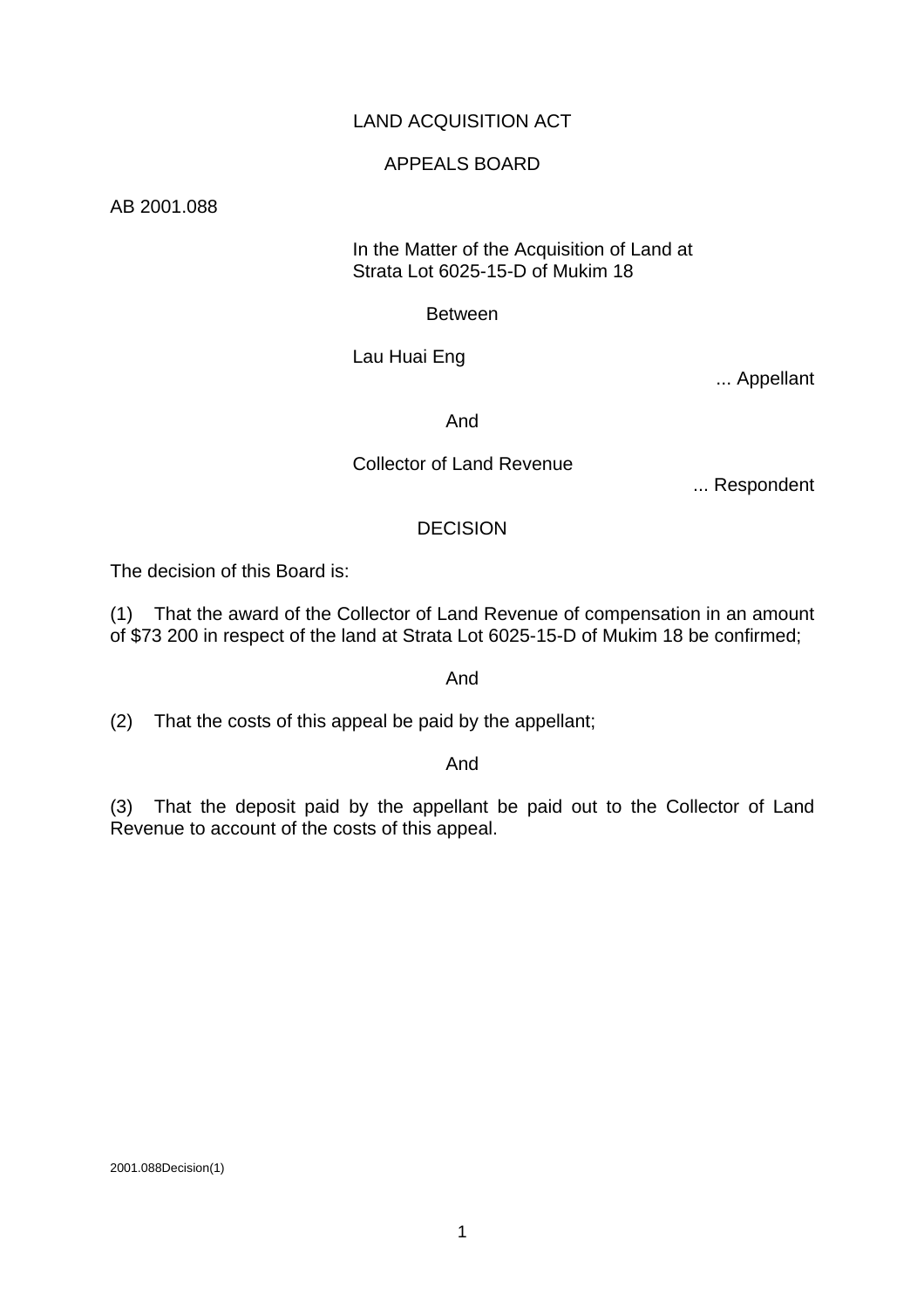# BRIEF STATEMENT OF REASONS

The reasons for the Decision/Order are:

## *Appeal*

(1) On 3 March 2001 the appellant was notified that Block 4 Seletar Road had been selected for the Selective En-Bloc Redevelopment Scheme ("SERS"). Strata Lot 6025-15-D of Mukim 18 ("acquired land") is a flat on the 4th storey of Block 4.

(2) On 23 March 2001 ("acquisition date") a notification was published in the *Gazette* of a declaration made under s 5 of the Land Acquisition Act ("s 5 declaration") that the acquired land (together with other land) was required for a public purpose namely SERS - Seletar Road. The appellant was then the proprietor of the acquired land as lessee for a term of 99 years from 1 January 1976 and is an interested person.

(3) For the purpose of the inquiry held under s 10 the appellant submitted a claim of \$160 000 for compensation. The respondent ("Collector") found that the market value as at 1 January 1995 was lower than the market value as at the acquisition date and on 15 December 2001 she made an award of compensation in the amount of \$73 200.

(4) The appellant appeals against the award on the ground that the award is inadequate and on other grounds stated in the petition of appeal. The appellant further claims a sum for reasonable expenses incidental to a change of residence and compensation of \$160 000 in the aggregate.

## *Acquired Land*

(5) Block 4 Seletar Road is a 5 storey building in a development at the junction of Seletar Road and Yio Chu Kang Road. The development comprises one building for a market and food centre and 4 buildings (including Block 4) with shops on the first storey and residential flats on the upper storeys. The land on which the buildings have been developed is zoned Commercial and Residential under the Master Plan.

(6) The acquired land is a 3 room flat on the 4th storey of Block 4. The floor area is 59sm. The accommodation comprises 2 bedrooms, a living room, a kitchen, a bathroom and a separate toilet. The developer and lessor is the Housing and Development Board ("HDB").

## *Compensation*

(7) Section 33 of the Act provides:

(1) In determining the amount of compensation to be awarded for land acquired under this Act, the Board shall ... take into consideration the following matters and no others:

(a) the market value -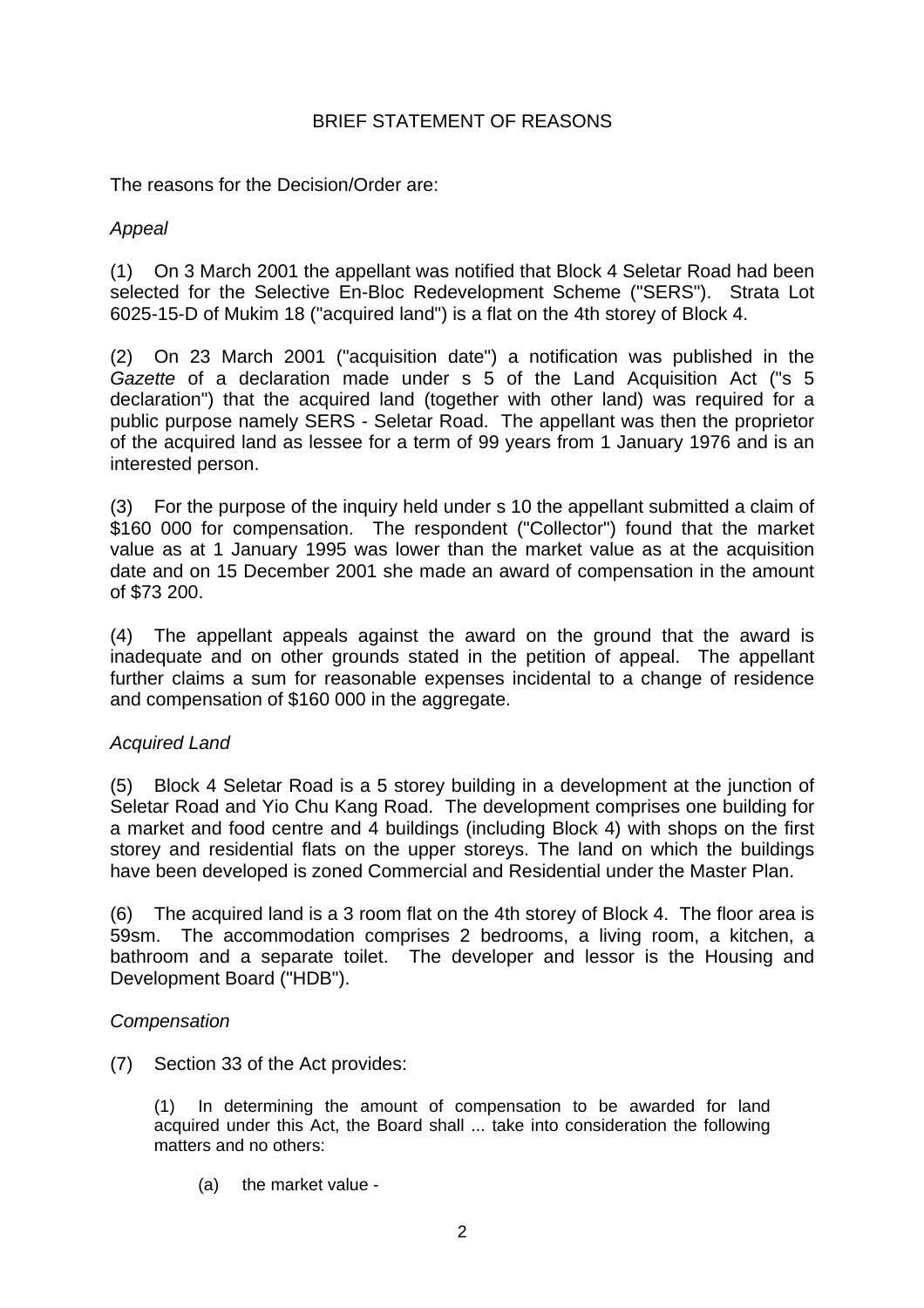$(i)$  ...

 (C) as at 1st January 1995 in respect of land acquired on or after 27th September 1995;

(ii) as at the date of publication of the notification under section 3(1) if the notification is, within 6 months from the date of its publication, followed by a declaration under section 5 in respect of the same land or part thereof; or

(iii) as at the date of publication of the declaration made under section 5,

whichever is the lowest;

...

 (e) if, in consequence of the acquisition, he is compelled to change his residence or place of business, the reasonable expenses, if any, incidental to that change ....

There is no evidence that any notification under s 3(1) was published. The s 5 declaration was published on 23 March 2001, the acquisition date, and the evidence is that the market value as at 1 January 1995 was lower than that as at the acquisition date and it is the market value of the acquired land as at the acquisition date that has to be taken into consideration.

#### *Petition of Appeal*

(8) In para 1 of Grounds of Appeal in the amended petition of appeal the appellant says:

The total compensation award of \$106 500 is too low and inadequate to be termed compensation as it is insufficient to fully reimburse the costs incurred in the purchase of the acquired property, to relocate and to purchase the allocated replacement flat, provided under [SERS].

The appellant purchased the acquired land for \$106 000 by contract made in May 2000. She paid about \$7 000 for repairs and improvements and about \$2 600 for fees in the purchase. She claims about \$1 600 for relocation expenses. She is still residing at the acquired land.

(9) s 25(3) of the Act provides:

The onus of proving that the award is inadequate shall be on the appellant.

The appellant has not adduced any evidence as to the market value of the acquired land as at the acquisition date or as at 1 January 1995. She paid \$106 000 but that was under a contract made in May 2000. The market value of the acquired land as at May 2000 may well be about \$106 000 but that is not what I have to take into consideration under s 33(1)(a).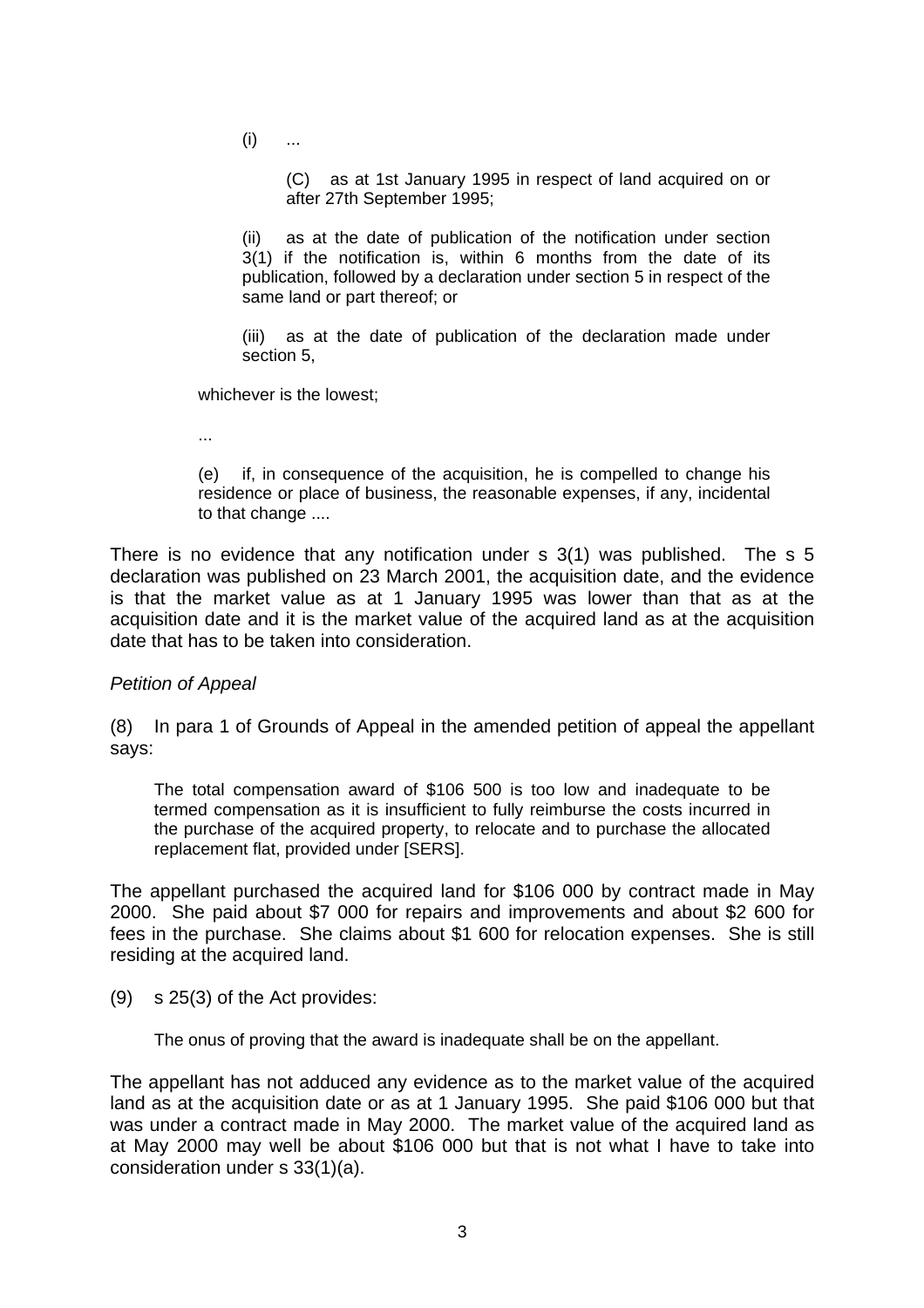#### *Market Value*

(10) In para 4a of her grounds of award the Collector says:

It is considered that the market value of the acquired property as at 1 January 1995 is lower than that as at the date of gazette publication i.e. 20 March 2001....

This is not disputed and is supported by the report of Soh Kok Foo dated 8 June 2001 in the Collector's bundle of documents. "gazette publication" is a reference to the publication of the s 5 declaration and the date of publication is 23 March 2001.

#### (11) In para 4 of her grounds of award the Collector says:

After due consideration to the advice given by M/s SKF Valuers, the private licensed valuer appointed by [HDB] and s 33(1) of the Land Acquisition Act, a Collector's award of \$73 200 with vacant possession was issued to the appellant....

SKF Valuers is the professional name of Soh Kok Foo's practice. At p 5 of his report he says that the market value of the acquired land was \$71 000 as at 1 January 1995 and \$106 500 as at 3 March 2001.

#### *Reasonable expenses incidental to change of residence*

(12) The appellant has been compelled to change her residence. She was residing at the acquired land at the acquisition date and she would have to find alternative accommodation. She is still residing at the acquired land and while there is no evidence that she has in fact incurred any expenses she will undoubtedly have to do so before the Collector takes possession of the acquired land.

(13) The appellant has claimed about \$2 600 for fees incurred in the purchase of the acquired land. These may well be in the nature of expenses thrown away not altogether though as the appellant has been in possession of the acquired land since the fees were incurred but I do not think that they may properly be regarded as expenses "incidental to that change [of residence]".

(14) The appellant has also claimed about \$1 600 for "relocation expenses". The cost of fixtures such as the kitchen sink claimed is not in the nature of an expense but in the nature of the capital cost of acquiring an alternative property and is not an expense incidental to a change of residence. There will be expenses such as the cost of moving from the present location to another and the cost of finding the alternative property.

(15) The Collector appears to have allowed \$2 200 for expenses under s 33(1)(e) and on such evidence as there is before me I cannot say that this is inadequate.

#### *Other Grounds*

(16) The main ground appears to be that HDB approved the purchase of the acquired land by the appellant in 2000 when it knew that it was to be acquired for